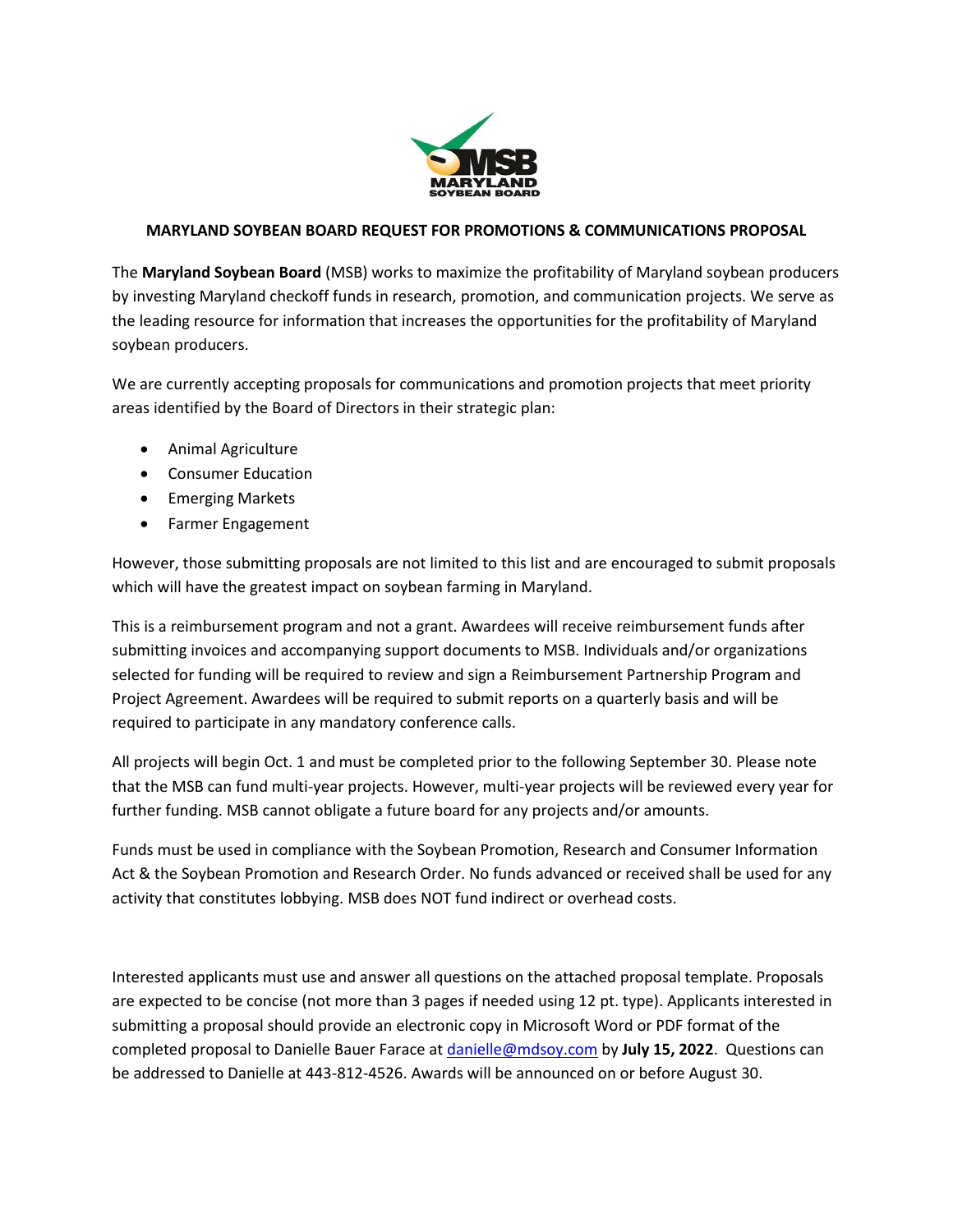

# **MARYLAND SOYBEAN BOARD PROPOSAL COVER PAGE**

Project Title: Organization Name: Contact Person: Organization Address: Phone: E-mail: Total Amount Requested:

### **MSB Priority Area Addressed by this proposal:**

*Please indicate which priority area this project best addresses*

☐ Animal Ag ☐ Consumer Education ☐ Emerging Markets ☐ Farmer Engagement

**Complete this sentence:** This project provides direct or indirect benefit to Maryland soybean growers by…

**Executive Summary of project:**

*Please explain your project in 2-3 sentences. Further detail will be provided in the next section.*

**Signature of Authorized Organization Representative:** 

x\_\_\_\_\_\_\_\_\_\_\_\_\_\_\_\_\_\_\_\_\_\_\_\_\_\_\_\_\_\_\_\_\_\_\_\_\_\_\_\_\_\_\_\_\_\_\_\_\_\_\_ Date: \_\_\_\_\_\_\_\_\_\_\_\_\_\_\_\_\_\_\_\_\_\_\_\_